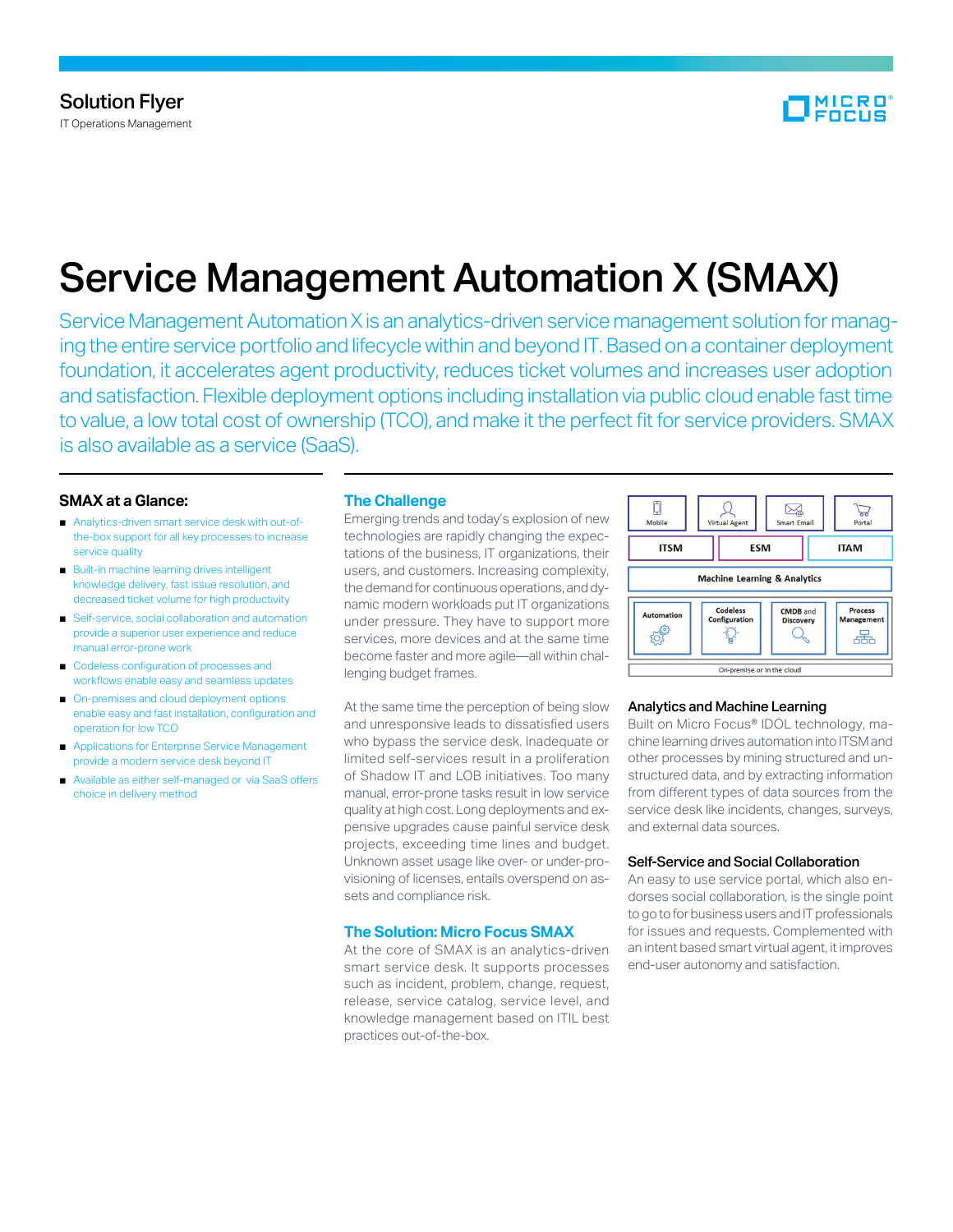# Modern User Experience for Automated Enterprise Application

A comprehensive set of ITIL aligned service management applications, asset management, and applications for enterprise service management enable a service desk for all IT and non-IT use cases. Automated discovery provides accurate, up-to-date information and service context as a foundation for all service management processes.

## Automation

Smart ticket, hot topic analytics, and smart search, help automating issue and request handling. They give visibility into service desk trends, enabling proactive problem management and process improvement. Conversation-driven collaboration (ChatOps) helps to quickly solve incidents by involving people, processes and tools across organizational boundaries. Runbook automation orchestrates and executes day-to-day tasks like password reset, standard changes but also larger workflows automatically.

#### Codeless Configuration

Business process owners can easily develop process-based applications without any programming skills, driving low TCO and enabling

**Powered by analytics and machine learning, SMAX provides a Smart Service Desk with an engaging user experience and fast issue resolution, all reducing the cost to run IT. A highly scalable multitenant architecture with deployment options across on-premises and cloud makes it easy to install, configure, and run.**



**Figure 1.** Analytics and machine learning—find and solve issues quickly

easy product upgrades for almost instant access to new features. With Marketplace, Micro Focus customers and partners have a community for leveraging and sharing these applications.

## Flexible Deployment Options

Based on a containerized deployment foundation, customers can chose between different deployment options ranging from on-premises to private and public cloud like AWS, Microsoft Azure and Google Cloud with managed Kubernetes.The solution can also be hosted by Micro Focus SaaS (US and Canada only) or by regional service providers who can quickly onboard customers, easily personalize the solution, and upgrade it with minimum downtime, while providing data sovereignty in-region or in-country.

## **The Micro Focus SMAX Difference**

■ Automated, efficient issue handling based on analytics and machine learning

- An engaging user experience via a modern self-service portal, including intelligent knowledge delivery, chat, collaboration and mobile device support
- Modern user experience for Enterprise Service Management applications for IT and non-IT use cases
- Task and workflow automation, ranging from simple password resets to comprehensive workflows like change management

# **Benefits**

#### Superior User Experience

With its fast and responsive service desk, SMAX increases service quality, meets and beats user expectations, resulting in superior user satisfaction and productivity. Comprehensive self-service complements traditional social, phone, live chat, and walk-up support, increasing user autonomy and reducing ticket volumes for standard tasks.